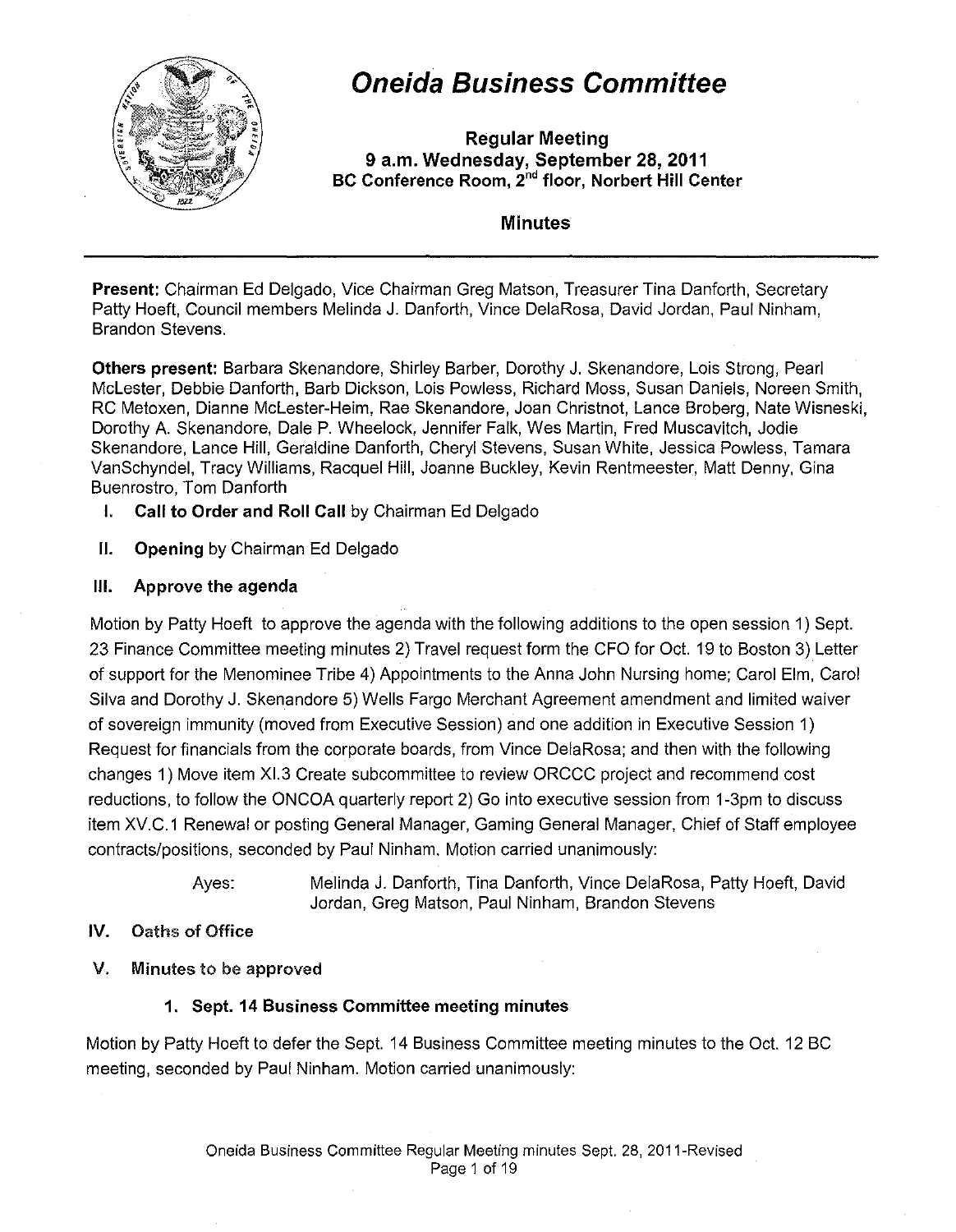#### **VI.** Resolutions

**1. Appoint Councilman Paul Ninham as Delegate to Natural Resource Damage Assessment (NRDA) Trustee and alternates** 

Sponsor: Paul Ninham

Motion by Melinda J. Danforth to adopt BC Resolution 09-28-11-A Appoint Councilman Paul Ninham as delegate to Natural Resource Damage Assessment (NRDA) Trustee and alternates, seconded by Vince Delarosa. Motion carried unanimously:

> Ayes: Melinda J. Danforth, Tina Danforth, Vince DelaRosa, Patty Hoeft, David Jordan, Greg Matson, Paul Ninham, Brandon Stevens

**2. Support Development of Tribal Clean Energy Resource Center (TCERC) and Appoint Councilman Paul Ninham as Delegate to TCERC Tribal Advisory Committee** 

Sponsor: Paul Ninham

Motion by Melinda J. Danforth to adopt BC Resolution 09-28-11-B Oneida Tribe of Indians of Wisconsin's resolution in support of the 'Tribal Clean Energy Resource Center" proposal sponsored by various Tribal leaders, Tribal organizations and Northern Arizona University, seconded by Brandon Stevens. Motion carried unanimously:

> Ayes: Melinda J. Danforth, Tina Danforth, Vince DelaRosa, Patty Hoeft, David Jordan, Greg Matson, Paul Ninham, Brandon Stevens

Motion by Melinda J. Danforth to appoint Paul Ninham as a delegate to the TCERC Tribal Advisory committee, seconded by Greg Matson. Motion carried unanimously:

- Ayes: Melinda J. Danforth, Tina Danforth, Vince DelaRosa, Patty Hoeft, David Jordan, Greg Matson, Paul Ninham, Brandon Stevens
- **3. Establish Oneida Community and Employee Wellness Team**  Sponsor: Debbie Thundercloud

Motion by Patty Hoeft to defer the Establish Oneida Community and Employee Wellness Team proposed resolution to the Oct 12 BC meeting, seconded by Vince DelaRosa. Motion carried with two oppositions:

> Ayes: Melinda J. Danforth, Tina Danforth, Vince DelaRosa, Patty Hoeft, David Jordan, Greg Matson

- Opposed: Paul Ninham, Brandon Stevens
- **4. Designate Oneida Social Services Child Care for Self-Sufficiency Program as lead agency for US Dept. Health and Human Services Administration for Children and Families, Child Care and Development Fund (CCDF)**

Sponsor: Debbie Thundercloud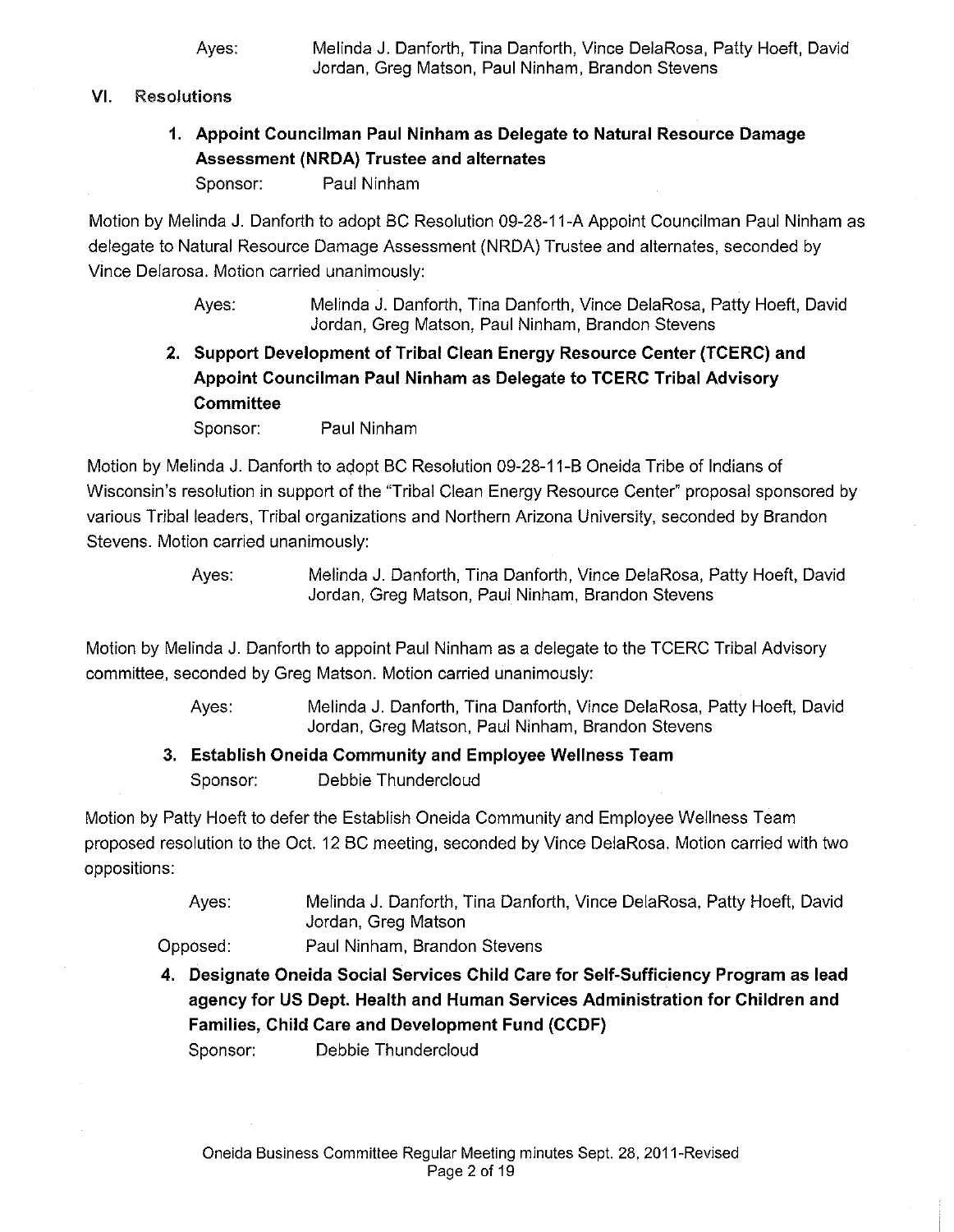Motion by Patty Hoeft to adopt BC Resolution 09-28-11-C Designate Oneida Social Services Child Care for Self-Sufficiency Program as lead agency for US Dept. Health and Human Services Administration for Children and Families, Child Care and Development Fund (CCDF) and make the necessary changes to the resolution, seconded by David Jordan. Motion carried unanimously:

> Ayes: Melinda J. Danforth, Tina Danforth, Vince DelaRosa, Patty Hoeft, David Jordan, Greg Matson, Paul Ninham, Brandon Stevens

#### **VII.** Board, Committee, Commission and Corporate Board quarterly reports

**1. Bay Bank** 

Sponsor: John Johnson

Motion by Brandon Stevens to accept the Bay Bank quarterly report, seconded by Paul Ninham. Motion carried unanimously:

> Ayes: Melinda J. Danforth, Tina Danforth, Vince DelaRosa, Patty Hoeft, David Jordan, Greg Matson, Paul Ninham, Brandon Stevens

#### **2. Oneida Total Integrated Enterprises (OTIE)**  Sponsor: Butch Rentmeester

Motion by Patty Hoeft to accept the Oneida Total Integrated Enterprise (OTIE) quarterly report, seconded by Vince DelaRosa. Motion carried unanimously:

> Ayes: Melinda J. Danforth, Tina Danforth, Vince DelaRosa, Patty Hoeft, David Jordan, Greg Matson, Paul Ninham, Brandon Stevens

#### **3. Oneida Airport Hotel Corporation**

Sponsor: Lance Broberg

Motion by Paul Ninham to accept the Oneida Airport Hotel Corporation quarterly report, seconded by Vince DelaRosa. Motion carried unanimously:

> Ayes: Melinda J. Danforth, Tina Danforth, Vince DelaRosa, Patty Hoeft, David Jordan, Greg Matson, Paul Ninham, Brandon Stevens

## **4. Oneida Golf Enterprise**

Sponsor: Lance Broberg

Motion by David Jordan to accept the Oneida Golf Enterprise quarterly report, seconded by Paul Ninham. Motion carried unanimously:

> Ayes: Melinda J. Danforth, Tina Danforth, Vince DelaRosa, Patty Hoeft, David Jordan, Greg Matson, Paul Ninham, Brandon Stevens

## **5. Oneida Seven Generations**

Sponsor: William Cornelius/Kevin Cornelius

Motion by Paul Ninham to accept the Oneida Seven Generation quarterly report, seconded by David Jordan. Motion carried unanimously: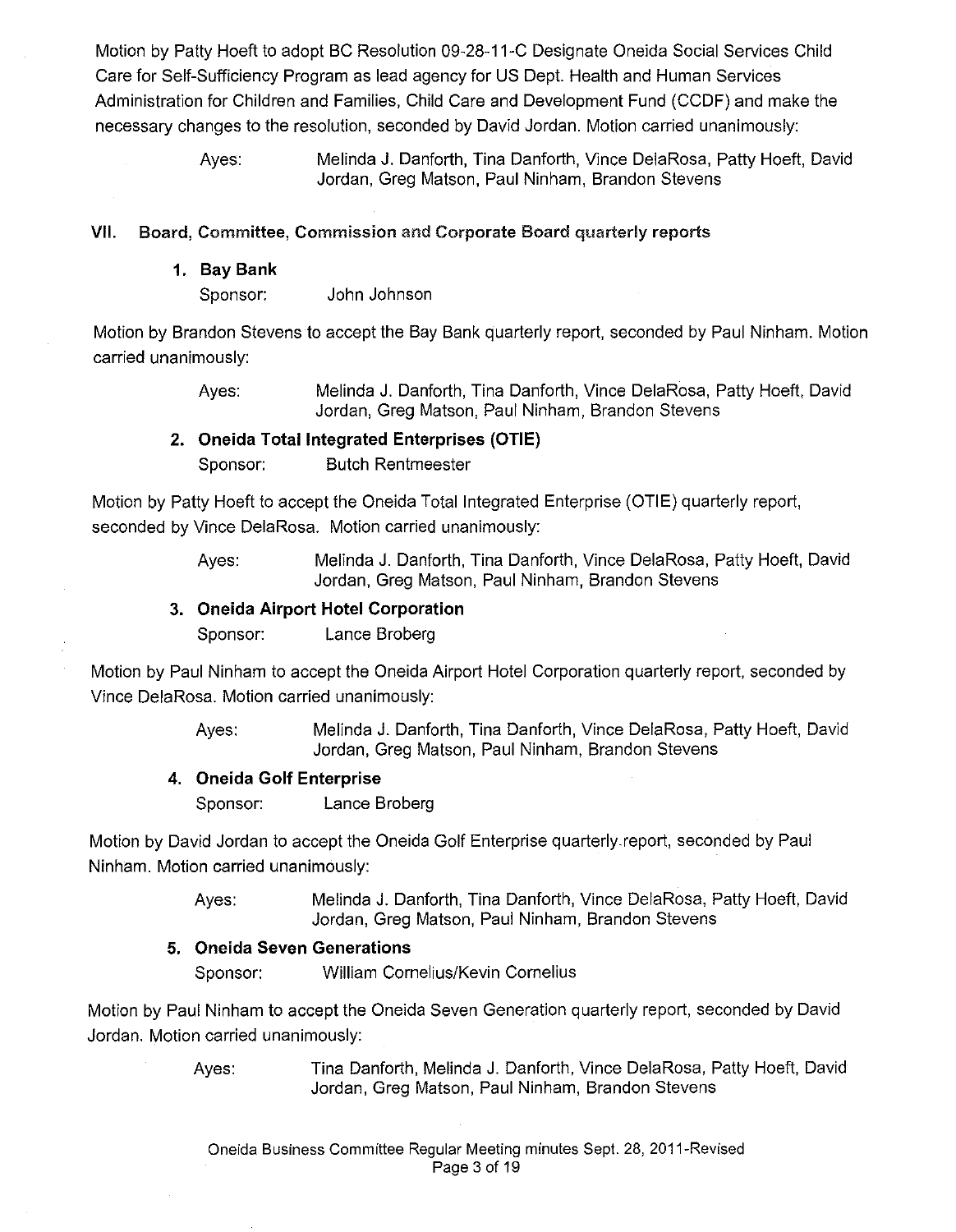#### **6. Library Board**

Sponsor: Danielle White

Motion by Vince DelaRosa to defer the Library board quarterly report to the Oct. 12 BC meeting for clarity, seconded by David Jordan. Motion carried with one abstention:

> Ayes: Melinda J. Danforth, Vince DelaRosa, Patty Hoeft, David Jordan, Greg Matson, Paul Ninham, Brandon Stevens

Abstained: Tina Danforth

**7. Oneida Nation Commission On Aging** 

Sponsor: Dellora R. Cornelius

Motion by Vince DelaRosa to accept the Oneida Nation Commission on Aging quarterly report, seconded by Tina Danforth. Motion carried unanimously:

> Ayes: Melinda J. Danforth, Tina Danforth, Vince DelaRosa, Patty Hoeft, David Jordan, Greg Matson, Paul Ninham, Brandon Stevens

#### VIII. Standing Committees

## **A. Legislative Operating Committee**

#### **1. LOC meeting minutes of July 11, 2011**

Sponsor: Melinda J. Danforth

Motion by Brandon Stevens to approve the LOG meeting minutes of July 11, 2011, seconded by Paul Ninham. Motion carried unanimously:

> Ayes: Melinda J. Danforth, Tina Danforth, Vince DelaRosa, Patty Hoeft, David Jordan, Greg Matson, Paul Ninham, Brandon Stevens

**2. LOC meeting minutes of Aug. 12, 2011** 

Sponsor: Melinda J. Danforth

Motion by Melinda J. Danforth to approve the LOG meeting minutes of Aug. 12, 2011, seconded by Brandon Stevens. Motion carried unanimously:

> Ayes: Melinda J. Danforth, Tina Danforth, Vince DelaRosa, Patty Hoeft, David Jordan, Greg Matson, Paul Ninham, Brandon Stevens

#### **3. Per capita law amendments**

Sponsor: Melinda J. Danforth

Motion by Brandon Stevens to approve a Nov. 10, 2011 public hearing for the Per capita law amendments, seconded by Vince DelaRosa. Motion carried unanimously:

> Ayes: Melinda J. Danforth, Tina Danforth, Vince DelaRosa, Patty Hoeft, David Jordan, Greg Matson, Paul Ninham, Brandon Stevens

## **4. Hunting, fishing and trapping law amendments**

Sponsor: Melinda J. Danforth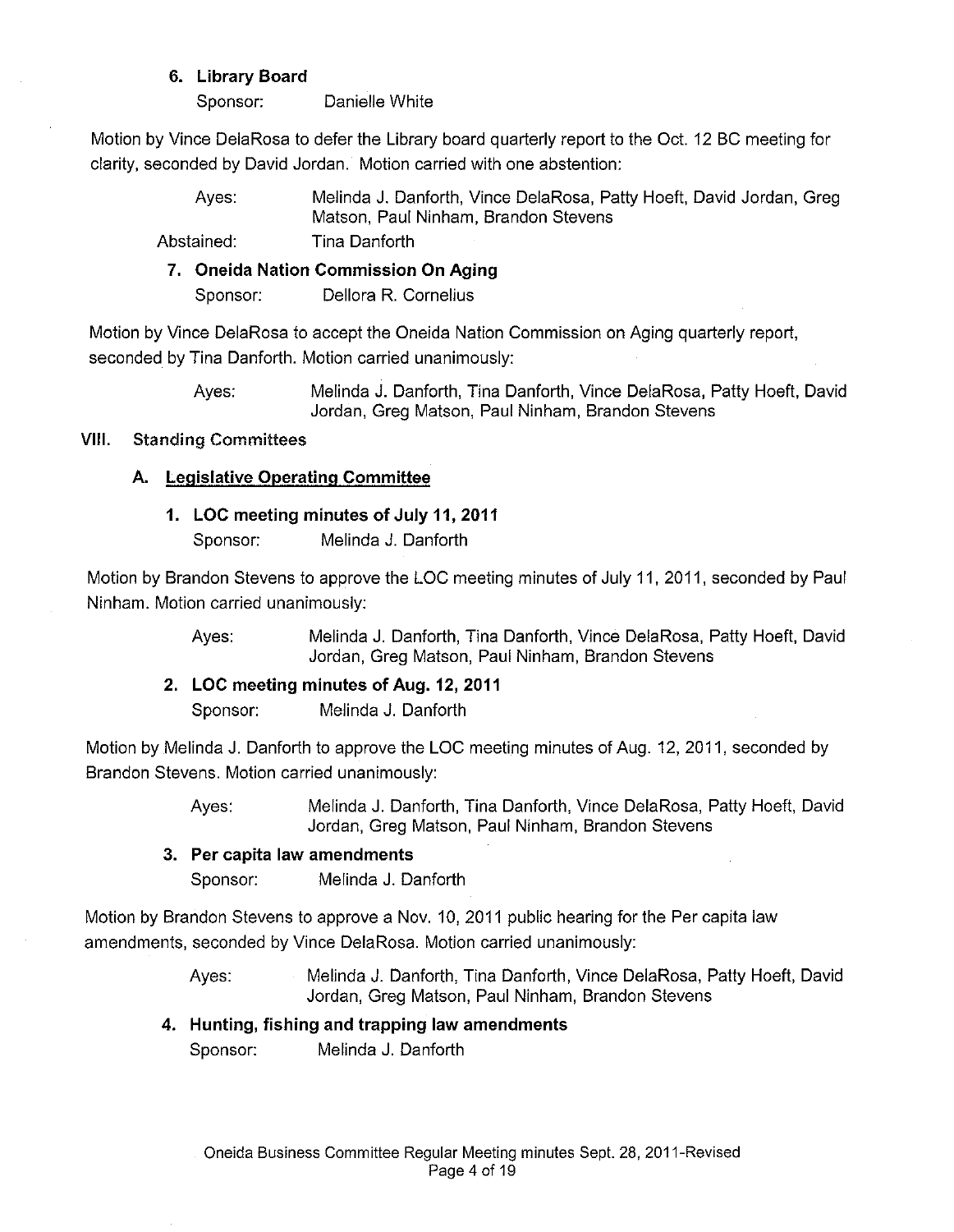Motion by Melinda J. Danforth to approve a Nov. 10 public hearing date for the hunting, fishing and trapping law amendments, seconded by Paul Ninham. Motion carried unanimously:

> Ayes: Melinda J. Danforth, Tina Danforth, Vince DelaRosa, Patty Hoeft, David Jordan, Greg Matson, Paul Ninham, Brandon Stevens

#### **5. Legal review of OAC cases**

Sponsor: Melinda J. Danforth

Motion Melinda J. Danforth to direct the law office to review the appeal commission cases and notify the Legislative Operating Committee when decisions containing legislative impacts or potential legislative impacts are issued, seconded by Brandon Stevens. Motion carried with one abstention:

> Ayes: Melinda J. Danforth, Vince DelaRosa, Patty Hoeft, David Jordan, Greg Matson, Paul Ninham, Brandon Stevens

Abstained: Tina Danforth

#### **B. Finance Committee**

**1. Finance Committee Aug. 12,2011 meeting minutes**  Sponsor: Tina Danforth

Motion by Vince DelaRosa to accept the Aug. 12, 2011 Finance Committee meeting minutes, seconded by Paul Ninham. Motion carried with one abstention:

> Ayes: Tina Danforth, Vince DelaRosa, Patty Hoeft, David Jordan, Greg Matson, Paul Ninham, Brandon Stevens

Abstained: Melinda J. Danforth

#### **Community Development Planning Committee (CDPC)**

- **C. Quality of Life**
- IX. Travel
	- **A. Travel reports** 
		- **1. Region 5 Tribal Operations Committee (R5TOC) meeting, Aug. 2-3, Red Lake, MN**  Sponsor: Melinda J. Danforth

Motion by Paul Ninham to accept the Region 5 Tribal Operation Committee (R5TOC) meeting travel report, seconded by Brandon Stevens. Motion carried with one abstention:

> Ayes: Tina Danforth, Vince DelaRosa, Patty Hoeft, David Jordan, Greg Matson, Paul Ninham, Brandon Stevens

Abstained: Melinda J. Danforth

Motion by Melinda J. Danforth to direct the General Manager to review the draft Guidebook for Building Tribal Environmental Capacity and to draft a formal response on behalf of the Tribe for the Chairman's signature prior to the Nov. 30, 2011 deadline for travel consultation, seconded by Paul Ninham. Motion carried unanimously: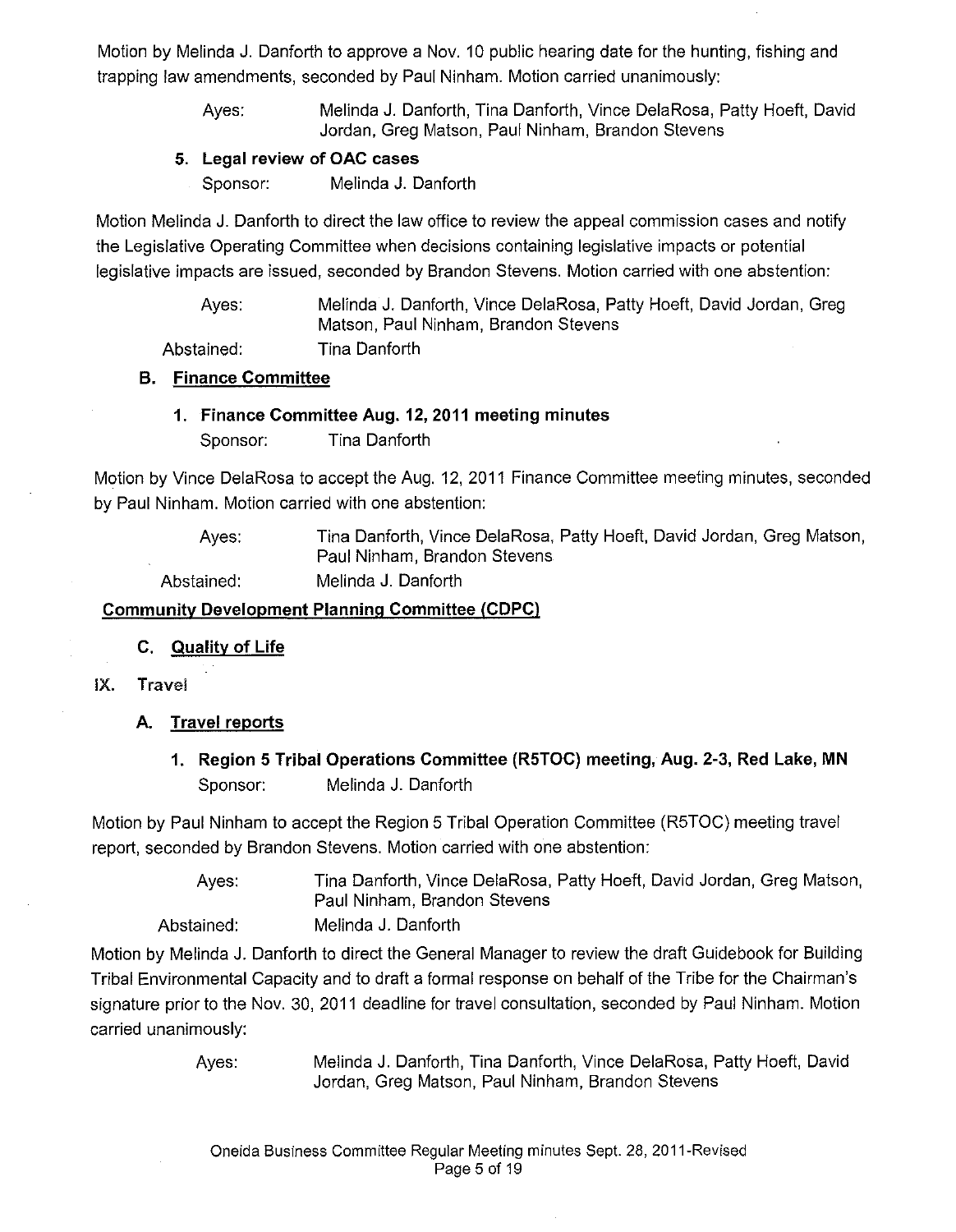#### **2. National Indian Gaming Association (NIGA) sub-committee meeting, Aug.** 22, **Prior Lake, MN**

Sponsor: Brandon Stevens

Motion by to Paul Ninham to accept the National Indian Gaming Association (NIGA) sub-committee meeting travel report, seconded by Patty Hoeft. Motion carried unanimously:

> Ayes: Melinda J. Danforth, Tina Danforth, Vince DelaRosa, Patty Hoeft, David Jordan, Greg Matson, Paul Ninham, Brandon Stevens

3. **Obama Victory Fund 2012 Tribal Leaders meeting with Vice President Joe Biden event, Aug. 31- Sept. 2, Washington, DC** 

Sponsor: Ed Delgado, Patty Hoeft, David Jordan

Motion by Paul Ninham to retro-approve the e-poll authorizing Chairman Delgado, Secretary Hoeft and Councilman David Jordan to travel to Washington, DC Aug. 31-Sept. 2, to participate in the Obama Victory Fund 2012 meetings with Tribal leaders, seconded by Vince DelaRosa. Motion carried unanimously:

> Ayes: Tina Danforth, Vince DelaRosa, Patty Hoeft, David Jordan, Greg Matson, Brandon Stevens

Motion by Brandon Stevens to accept the written and verbal travel report, seconded by Tina Danforth. Motion carried unanimously:

- Ayes: Tina Danforth, Vince DelaRosa, Patty Hoeft, David Jordan, Greg Matson, Brandon Stevens
- **4. HHS Tribal Consultation meeting, Sept. 14-15, Washington, DC**  Sponsor: Ed Delgado

Motion by Tina Danforth to retro approve travel to HHS Tribal Consultation meeting, Sept. 14-15, Washington, DC, seconded by Vince DelaRosa. Motion carried unanimously:

> Ayes: Tina Danforth, Vince DelaRosa, Patty Hoeft, David Jordan, Greg Matson, Brandon Stevens

Motion by Patty Hoeft to accept the HHS Tribal Consultation meeting, Sept. 14-15, Washington, DC, travel report, seconded by Brandon Stevens. Motion carried unanimously:

> Ayes: Tina Danforth, Vince DelaRosa, Patty Hoeft, David Jordan, Greg Matson, Brandon Stevens

**5. Land Consolidation Working meeting, Sept. 19-21, Hinckley, MN**  Sponsor: Ed Delgado

Motion by Patty Hoeft to accept the Land Consolidation Working meeting, Sept. 19-21, Hinckley, MN, travel report, seconded by Vince DelaRosa. Motion carried unanimously:

> Ayes: Tina Danforth, Vince DelaRosa, Patty Hoeft, David Jordan, Greg Matson, Paul Ninham, Brandon Stevens

**B. Travel requests**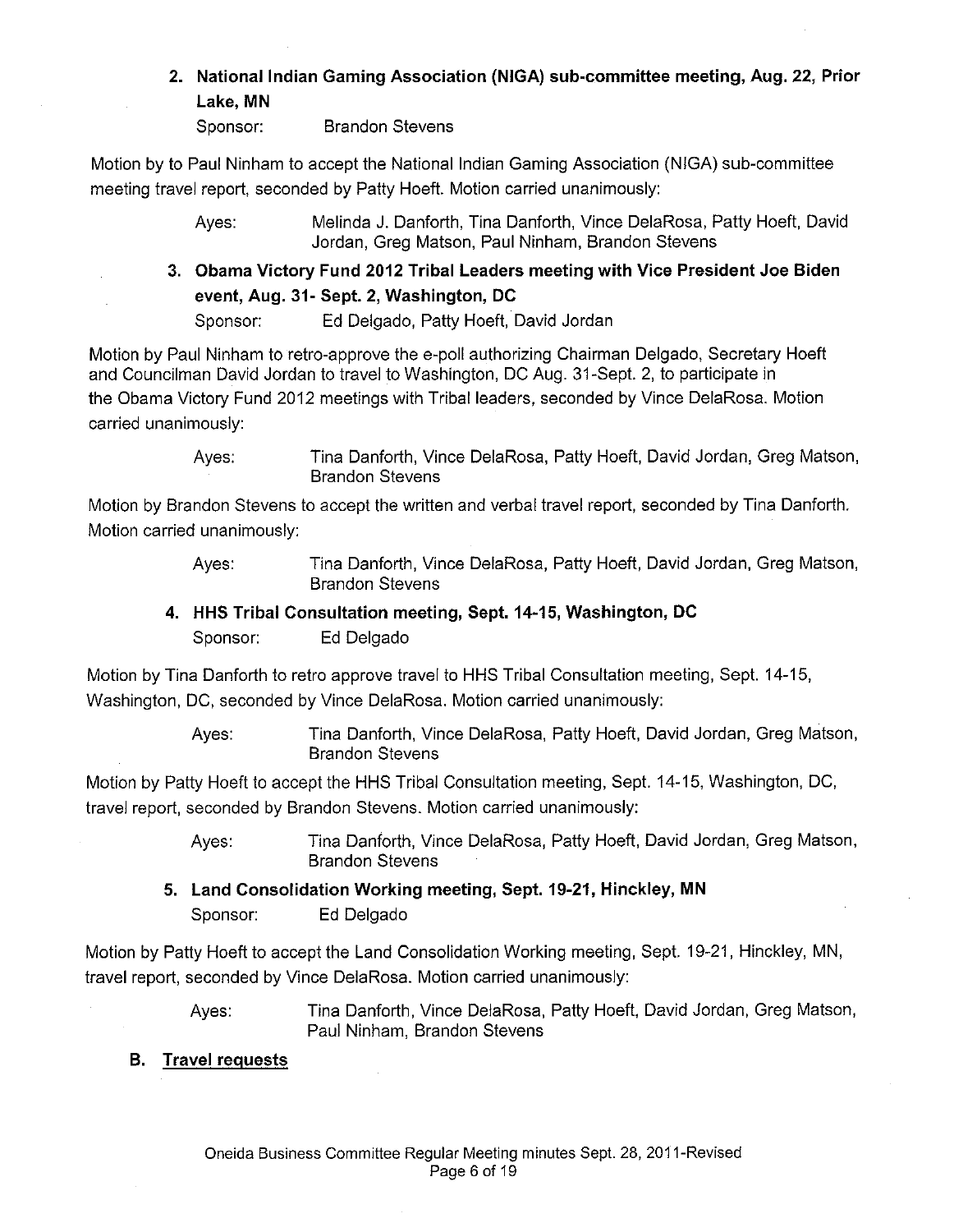**1. Kristine Hill, Melissa Skenandore, Micah Nickey to 2011 Rehabilitation Services Administration/Consortia of Administrators for Native American Rehabilitation (RSAICANAR) Annual Training & Technical Assistance Conference, Oct. 23-26, Orlando, FL** 

Sponsor: Debbie Thundercloud

Motion by Tina Danforth to approve travel request for Kristine Hill, Melissa Skenandore, Micah Nickey to 2011 Rehabilitation Services Administration/Consortia of Administrators for Native American Rehabilitation (RSA/CANAR) Annual Training & Technical Assistance Conference, Oct. 23-26, Orlando, FL, seconded by Vince DelaRosa. Motion carried unanimously:

> Ayes: Tina Danforth, Vince DelaRosa, Patty Hoeft, David Jordan, Paul Ninham, Brandon Stevens

Excused: Ed Delgado

**2. National Board of Regents at Haskell Indian Nations University Fall meeting, Oct. 4- 7, Lawrence, KS** 

Sponsor: Brandon Stevens

Motion by Patty Hoeft to approve the travel request to National Board of Regents at Haskell Indian Nations University Fall meeting, Oct. 4-7, Lawrence, KS, seconded by Paul Ninham. Motion carried with one abstention:

| Aves:                                                                 | Melinda J. Danforth, Tina Danforth, Vince DelaRosa, Patty Hoeft, David<br>Jordan, Paul Ninham |  |
|-----------------------------------------------------------------------|-----------------------------------------------------------------------------------------------|--|
| Abstained:                                                            | <b>Brandon Stevens</b>                                                                        |  |
| Excused:                                                              | Ed Delgado                                                                                    |  |
| 3. Retro-approve Listening Session, SEOTS, Sept. 21-22, Milwaukee, WI |                                                                                               |  |

Sponsor: Vince DelaRosa

Motion by Patty Hoeft to retro-approve the travel request to Listening Session, SEOTS, Sept. 21-22, Milwaukee, WI, seconded by Paul Ninham. Motion carried unanimously:

> Ayes: Melinda J. Danforth, Tina Danforth, Vince DelaRosa, Patty Hoeft, David Jordan, Paul Ninham, Brandon Stevens

Excused: Ed Delgado

Note: Travel is paid for by BIE

- X. General Tribal **Council**
- XI. Follow-ups/BC directives
	- **1. Employee accrued vacation pay proposals using Oneida gift cards for employees with more than 280 accrued hours and trade back for cash quarterly basis in 2012 Sponsor: Joint Executive Management Team (JET)**

Excerpt from Sept. 14: Motion by Patty Hoeft to defer the request to use Oneida gift cards for employees with more than 280 accrued hours to the Sept. 28 BC meeting, seconded by Vince DelaRosa. Motion carried with one abstention.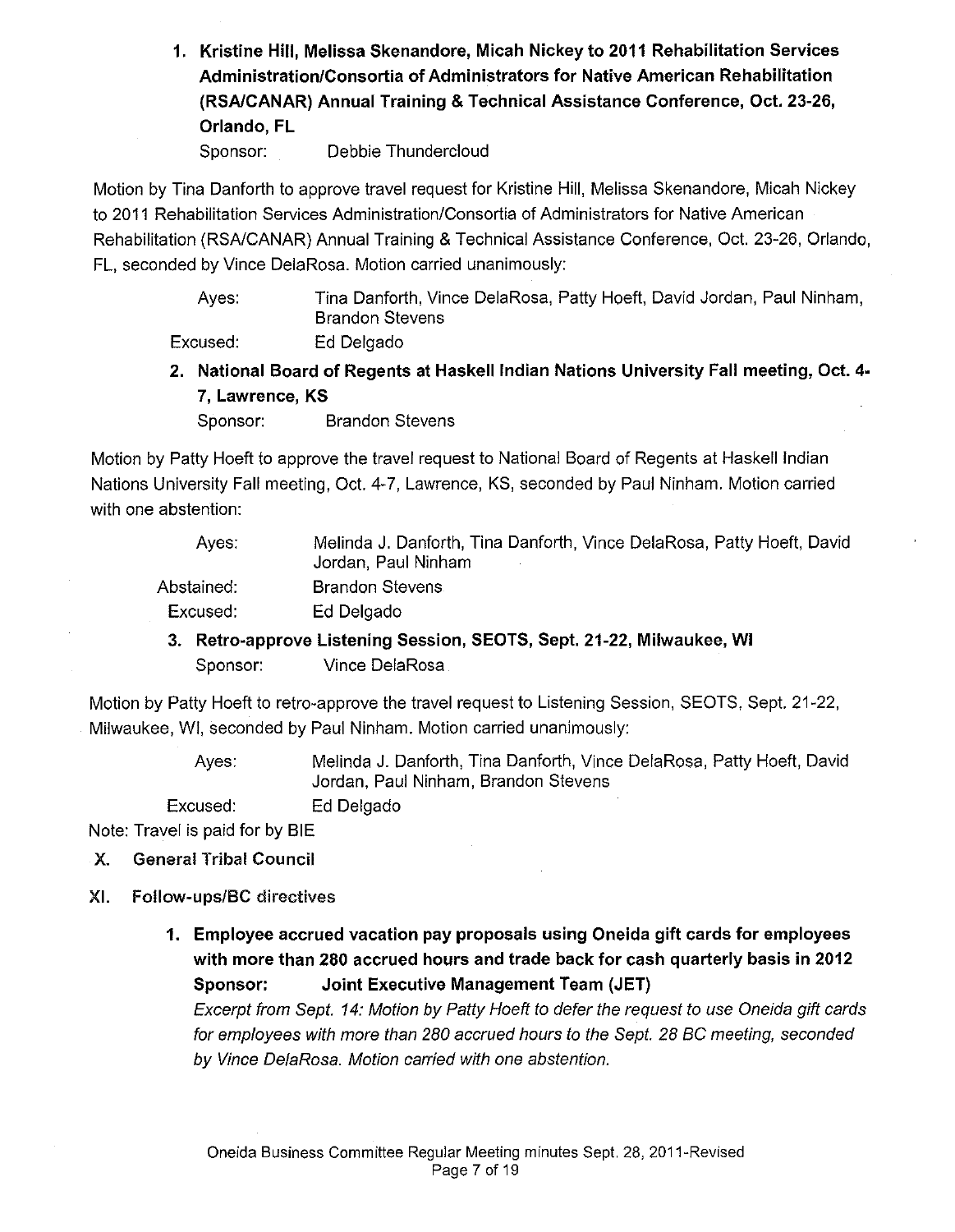Excerpt from Sept. 14: Motion by Patty Hoeft to defer the trade back for cash request to the Sept. 28 BC meeting to allow the Business Committee to meet with JET before the meeting to review the trade back for cash benefit, seconded by Vince DelaRosa. Motion carried with two abstentions.

Motion by Patty Hoeft to approve the HR recommendation to implement option B that will allow the employees to trade back their vacation and/or personal hours on a quarterly basis; with the understanding that the employee cannot trade back more than 80 hours in one year, seconded by Brandon Stevens. Motion carried with one opposition and one abstention:

| Aves:      | Vince DelaRosa, Patty Hoeft, David Jordan, Greg Matson, Paul Ninham,<br><b>Brandon Stevens</b> |
|------------|------------------------------------------------------------------------------------------------|
| Opposed:   | Melinda J. Danforth                                                                            |
| Abstained: | Tina Danforth                                                                                  |

Motion by David Jordan to approve the exchange of banked hours for Oneida Gift cards resolution, seconded by Vince DelaRosa. Motion carried with one abstention:

> Ayes: Melinda J. Danforth, Tina Danforth, Vince DelaRosa, Patty Hoeft, David Jordan, Paul Ninham, Brandon Stevens

Abstained: Greg Matson

**2. Create team to create organization structure, budget and policy reform**  Sponsor: Melinda J. Danforth Excerpt from Sept. 14: Motion by Patty Hoeft to defer the recommendation to create a team to create organization structure, budget and policy reform to the Sept. 28 BC

meeting, which will allow the Business Committee to work on the recommendation during the next two weeks, during their budget meetings, seconded by Brandon Stevens. Motion carried with one opposition.

Motion by Melinda J. Danforth to defer the item create team to create organization structure, budget and policy reform to the Oct. 12 BC meeting, seconded by Patty Hoeft. Motion carried with one abstention:

> Ayes: Melinda J. Danforth, Vince DelaRosa, Patty Hoeft, David Jordan, Greg Matson, Paul Ninham, Brandon Stevens

Abstained: Tina Danforth

**3. Create subcommittee to review OR CCC project and recommend cost reductions**  Sponsor: Ed Delgado

Excerpt from Sept. 14: Motion by Tina Danforth to approve that a subcommittee be created regarding ORCCC project and the recommendations for the subcommittee come back for final approval to the committee in two weeks, seconded by Vince DelaRosa. Motion passes with four opposed, with the support of Chairman Delgado.

Motion by David Jordan to rescind create subcommittee to review OR CCC project and recommend cost reductions request from the Sept. 14 BC meeting, seconded by Vince DelaRosa. Motion carried with one abstention: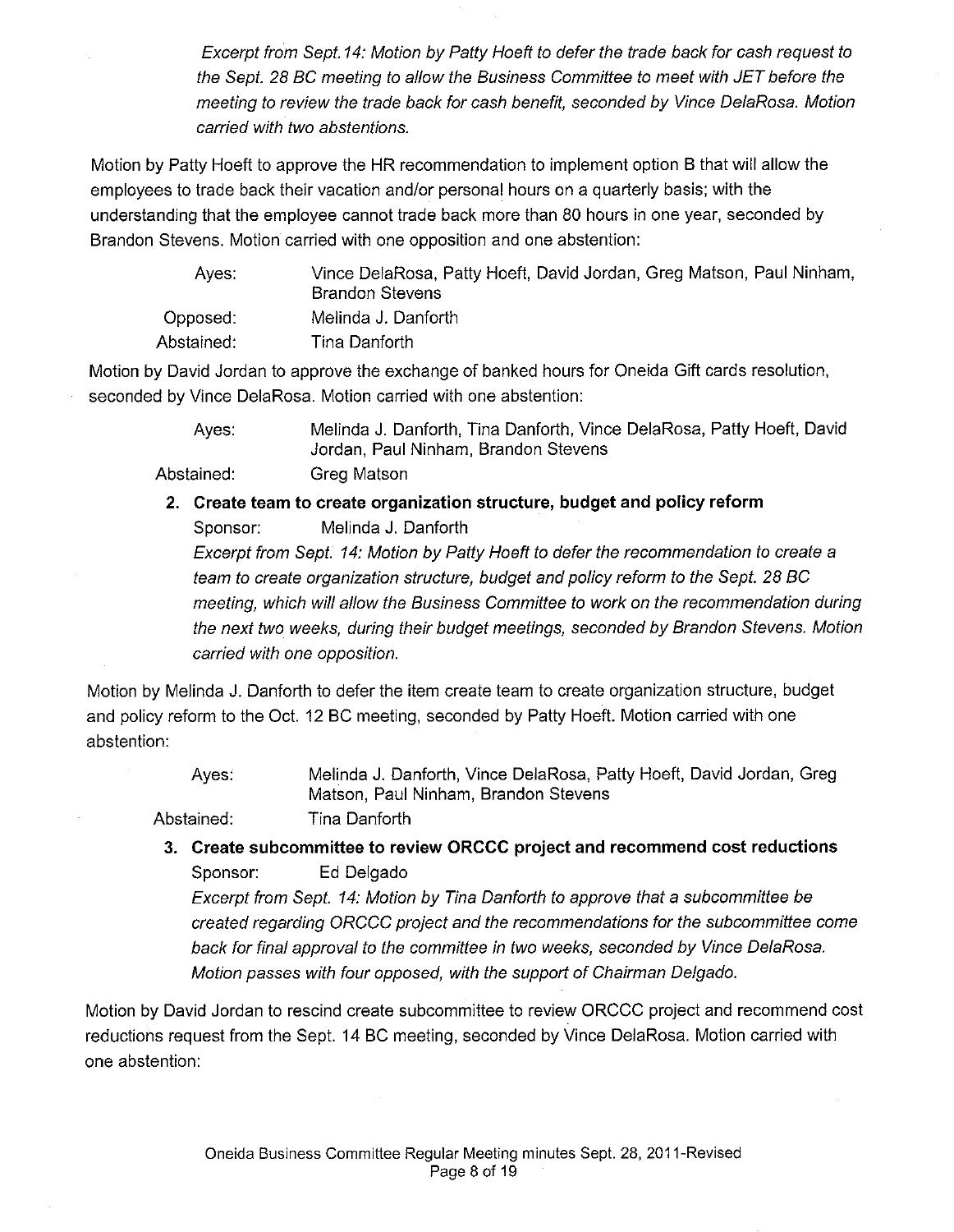Ayes:

Abstained:

Melinda J. Danforth, Vince DelaRosa, Patty Hoeft, David Jordan, Greg Matson, Paul Ninham, Brandon Stevens Tina Danforth

Motion by Brandon Stevens to release the remaining funds of \$13,466,785 million to construct the ORCCC facility, seconded by Patty Hoeft. Motion carried with one opposition:

> Ayes: Melinda J. Danforth, Tina Danforth, Patty Hoeft, David Jordan, Greg Matson, Paul Ninham, Brandon Stevens

Vince DelaRosa

For the record:

Opposed:

Vince DelaRosa stated he opposed, he issued a memo and he would appreciate if he could get responses. He will send it out, he does not know if everyone has seen it or not; it is dated Sept. 20<sup>th</sup>. He does want a new nursing home built; that is not a question, he has some questions about costs. The Chairman has tried to look at costs and knows that we have been able to drive any costs down. One of his biggest concerns is that this facility will serve about 3.5% of the identified population of people that could be needed services. The presentation that you guys gave us indicated that there would be over 13,000 people; tribal elders, 65 and older who presumably would be in this population group and we are only going to be servicing about 3.5% of those folks. The other 96.5%, I have no idea what we are going to offer. He has framed out in his correspondence, he talks about Medicare; a couple plans like pace and social manage care plan and some other things. He entered his memorandum into the record to clarify his concerns. He also stated he understands when a previous council approves a budget; it would be nice for this council to just kind of rubber-stamp that and move it forward, but he did have some questions and he would have liked to see those answered, but as the Councilman has stated there is a belief that the projects ready to go and it needs to go.

Amendment to the motion by Tina Danforth that the committee be provided monthly reports of the expenditures of this project, seconded by Patty Hoeft. Motion carried with two oppositions:

Ayes:

Opposed:

Melinda J. Danforth, Tina Danforth, Patty Hoeft, David Jordan, Greg Matson, Paul Ninham

Vince DelaRosa, Brandon Stevens

For the record: Brandon Stevens stated he opposed because he thinks it is a little tedious, he would rather have a quarterly report.

**4. Ground Lessor's Estoppel Certificates, Consent and Agreements for Oak Ridge Plaza West and East with limited waiver of sovereign immunity** 

Sponsor: Debbie Thundercloud

Excerpt from Sept. 14: Motion by Patty Hoeft to defer both the West and the East Estoppel Certificates to the Friday Sept. 16 joint meeting with the land commission and the Business Committee, seconded by Melinda *J.* Danforth. Motion carried with one abstention.

Motion by Melinda J. Danforth to approve Ground Lessor's Estoppel Certificates, Consent and Agreements for Oak Ridge Plaza West with limited waiver of sovereign immunity as identified in paragraph 21, seconded by Brandon Stevens. Motion carried with one abstention: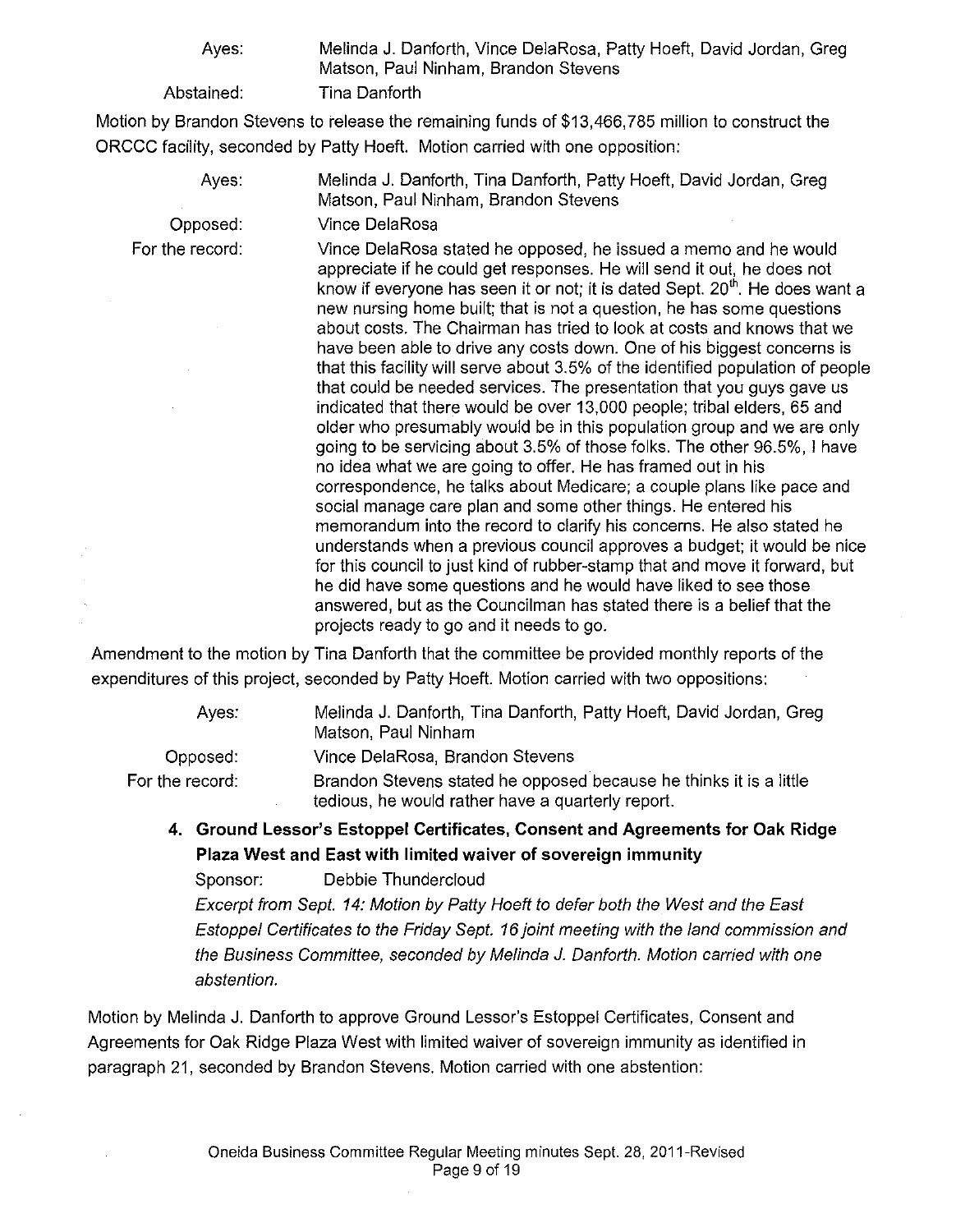Ayes:

Melinda J. Danforth, Vince DelaRosa, Patty Hoeft, David Jordan, Greg Matson, Paul Ninham, Brandon Stevens Tina Danforth

Abstained:

Motion by Patty Hoeft to approve the Ground Lessor's Estoppel Certificates, Consent and Agreements for Oak Ridge Plaza East with limited waiver of sovereign immunity as identified in paragraph 21, seconded by Brandon Stevens. Motion carried unanimously:

> Ayes: Melinda J. Danforth, Tina Danforth, Vince DelaRosa, Patty Hoeft, David Jordan, Greg Matson, Paul Ninham, Brandon Stevens

#### XII. Tabled **Business**

#### XIII. New Business/Requests

**1. Freeze Oneida Housing Authority (OHA) housing purchases**  Sponsor: Ed Delgado

Motion by Vince DelaRosa to schedule a special meeting within the next two weeks, between parties that have been identified; Planning, Oneida Land Commission, Division of Land Management, Oneida Housing Authority, Environmental, Housing Task Force, Law Office and the Business Committee to talk about matters identified today, seconded by Melinda J. Danforth. Motion carried unanimously:

> Ayes: Melinda J. Danforth, Tina Danforth, Vince DelaRosa, Patty Hoeft, David Jordan, Greg Matson, Paul Ninham, Brandon Stevens

Motion by Tina Danforth to break for lunch at 12:19 p.m. until 1 p.m. and then the Business Committee will go into Executive Session from 1 p.m. until 3 p.m., seconded by Vince DelaRosa. Motion carried unanimously:

> Ayes: Melinda J. Danforth, Tina Danforth, Vince DelaRosa, Patty Hoeft, David Jordan, Greg Matson, Paul Ninham, Brandon Stevens

Motion by Tina Danforth to come out of Executive Session and go into open session at 3:04 p.m., seconded by David Jordan. Motion carried unanimously:

> Ayes: Melinda J: Danforth, Tina Danforth, Vince DelaRosa, Patty Hoeft, David Jordan, Greg Matson, Paul Ninham, Brandon Stevens

## **2. Approve Brown County Recycling Agreement Amendment II**

Sponsor: Debbie Thundercloud

Motion by Tina Danforth to approve the Brown County Recycling Agreement Amendment II, seconded by Vince DelaRosa. Motion carried unanimously:

- Ayes: Melinda J. Danforth, Tina Danforth, Vince DelaRosa, Patty Hoeft, David Jordan, Greg Matson, Paul Ninham, Brandon Stevens
- **3. Blanket travel approval for Oneida Business Committee members-Liaison duties**  Sponsor: Vince DelaRosa

Motion by Vince DelaRosa to allow blanket travel approval for Oneida Business Committee members-Liaison duties as identified in a chart that was already adopted an approved, seconded by Paul Ninham. Motion carried unanimously: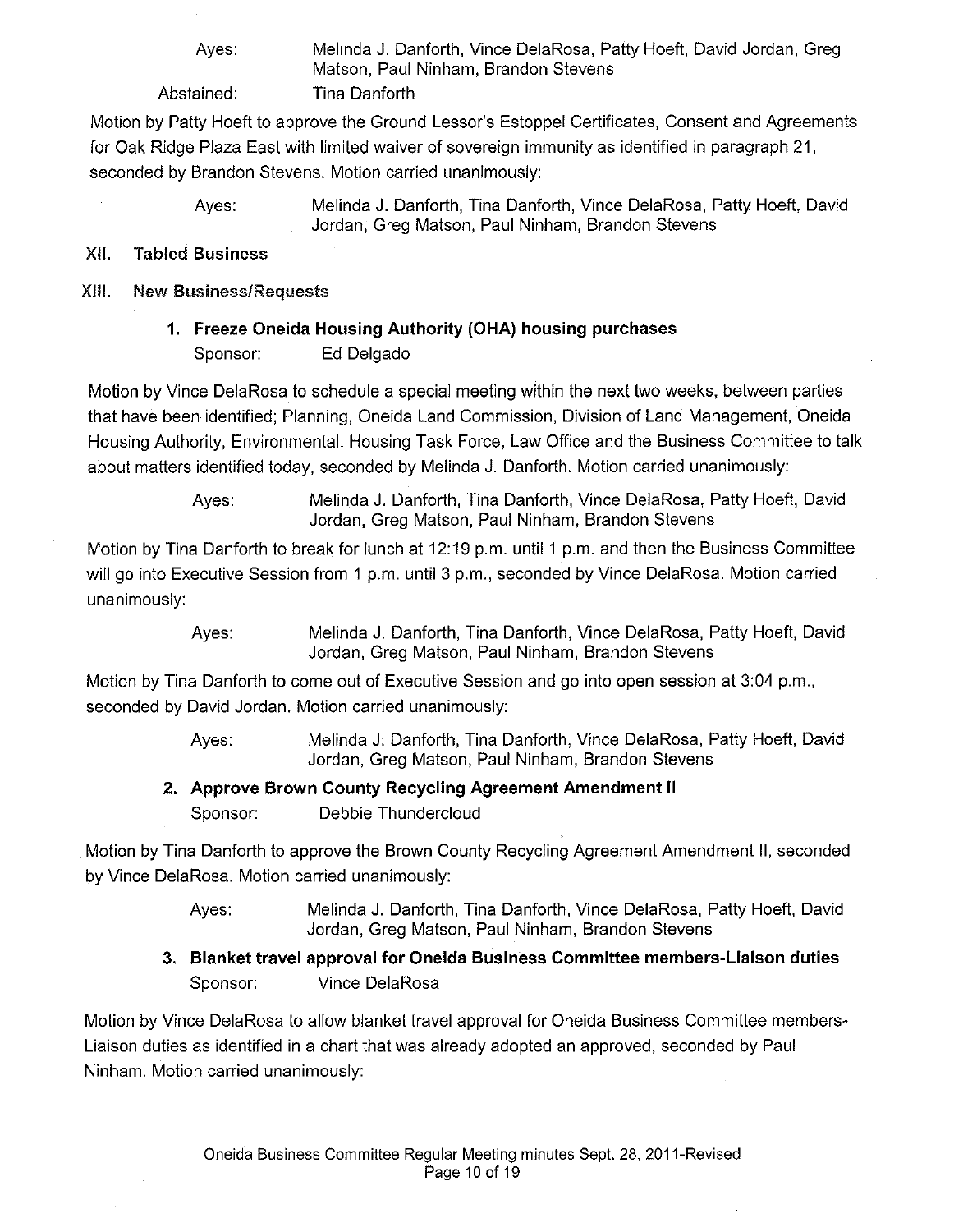Ayes: Melinda J. Danforth, Tina Danforth, Vince DelaRosa, Patty Hoeft, David Jordan, Greg Matson, Paul Ninham, Brandon Stevens

## **4. Revise Voluntary Severance Law to allow Tribe to challenge unemployment claims**  Sponsor: Vince DelaRosa

Motion by Melinda J. Danforth to direct the Legislative Operating Committee to look at the Voluntary Severance Law and consider its repeal, seconded by Brandon Stevens.

> Ayes: Melinda J. Danforth, Tina Danforth, Vince DelaRosa, Patty Hoeft, David Jordan, Greg Matson, Paul Ninham, Brandon Stevens

Amendment to the motion by Vince DelaRosa to ask the Law Office to prepare a legal correspondence addressing some of the issues and forward that to the Legislative Operating Committee as the Business Committee does their review work, seconded by Paul Ninham. Motion carried unanimously:

> Ayes: Melinda J. Danforth, Tina Danforth, Vince DelaRosa, Patty Hoeft, David Jordan, Greg Matson, Paul Ninham, Brandon Stevens

## **5. Increase Oneida Child Care service fees 10 percent each year for next 3 years**  Sponsor: Debbie Thundercloud

Motion by Tina Danforth to defer the item regarding Increase Oneida Child Care service fees to 10 percent each year for the next 3 years, to the Oct. 12 BC meeting, seconded by Paul Ninham. Motion carried unanimously:

Ayes: Melinda J. Danforth, Tina Danforth, Vince DelaRosa, Patty Hoeft, David Jordan, Greg Matson, Paul Ninham, Brandon Stevens

Motion by Paul Ninham to rescind the previous motion to defer the item regarding Increase Oneida Child Care service fees 10 percent each year for the next 3 years, to the Oct. 12 BC meeting, seconded David Jordan. Motion carried unanimously:

> Ayes: Melinda J. Danforth, Tina Danforth, Vince DelaRosa, Patty Hoeft, David Jordan, Greg Matson, Paul Ninham, Brandon Stevens

Motion by Tina Danforth to approve a 5% increase over the next 3 years and that a plan for other supplement costs be brought back in two weeks for consideration in the FY12 budget, seconded by Paul Ninham. Motion carried with three oppositions:

> Ayes: Tina Danforth, Vince DelaRosa, David Jordan, Greg Matson, Paul Ninham

Opposed: Melinda J. Danforth, Patty Hoeft, Brandon Stevens

**6. Approve Oneida Gaming Commission attorney contract for William Cornelius, Oct. 1, 2011 to Sept. 30, 2012** 

Sponsor: David Jordan

Motion by Tina Danforth to approve Oneida Gaming Commission attorney contract for William Cornelius, Oct. 1, 2011 to Sept. 30, 2012, seconded by Brandon Stevens. Motion carried with one opposition: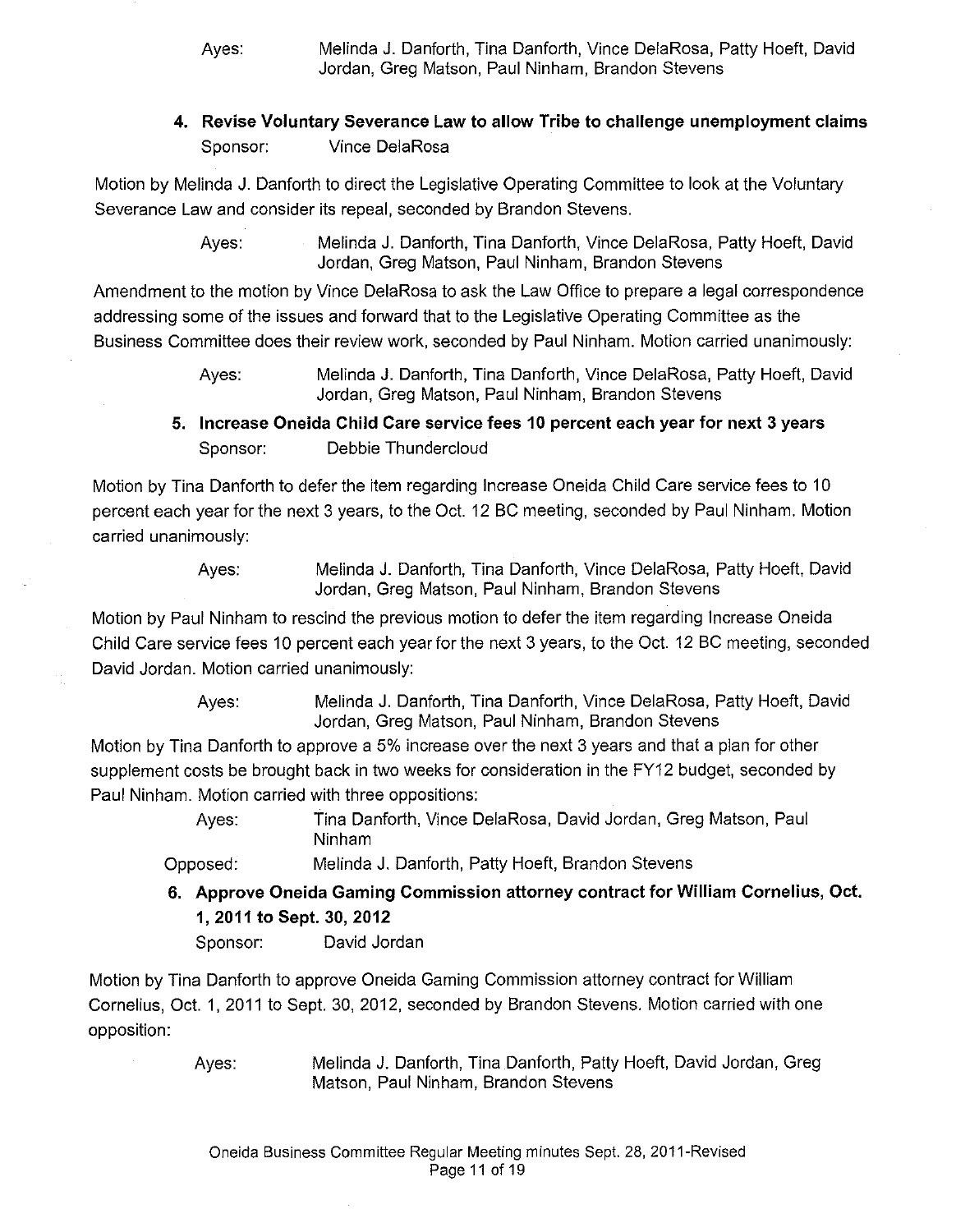Opposed: For the record: Vince DelaRosa Vince DelaRosa stated he wishes that they would consider just actually making a hire instead of a contract like this and that is why he opposed.

#### **7. Cornerstone Patriot Fund LP limited waiver of sovereign immunity**

Sponsor: Melinda J. Danforth/Trust Committee

Motion by Tina Danforth *to* approve the Cornerstone Patriot Fund LP limited waiver of sovereign immunity, seconded by Brandon Stevens. Motion carried with one abstention:

> Ayes: Tina Danforth, Vince DelaRosa, Patty Hoeft, David Jordan, Greg Matson, Paul Ninham, Brandon Stevens

Abstained: Melinda J. Danforth

**8. Letter of Support Oneida Tribe of Indians of WI to host 2013 National Tribal Child Support Association Conference in Oneida, WI** 

Sponsor: Debbie Thundercloud/Lisa Schwartz

Motion by Melinda J. Danforth *to* approve the Letter of Support Oneida Tribe of Indians of WI *to* host 2013 National Tribal Child Support Association Conference in Oneida, WI, seconded by Paul Ninham. Motion carried unanimously:

> Ayes: Melinda J. Danforth, Tina Danforth, Vince DelaRosa, Patty Hoeft, David Jordan, Greg Matson, Paul Ninham, Brandon Stevens

## **9. American Recovery & Reinvestment Act (ARRA) funding quarterly report**  Sponsor: Debbie Thundercloud/Cheryl Stevens

Motion by Tina Danforth *to* accept the American Recovery & Reinvestment Act (ARRA) funding quarterly report, seconded by Paul Ninham. Motion carried unanimously:

> Ayes: Melinda J. Danforth, Tina Danforth, Vince DelaRosa, Patty Hoeft, David Jordan, Greg Matson, Paul Ninham, Brandon Stevens

## **10. Approve new Oneida Head Start Director**

Sponsor: Debbie Thundercloud

Motion by Melinda J. Danforth *to* approve Joan Christnot as the new Oneida Head Start Director as in compliance under the requirement of the Head Start Act of 2007, which requires this governing body *to*  approve the hiring of that person, seconded by Vince DelaRosa. Motion carried unanimously:

> Ayes: Melinda J. Danforth, Tina Danforth, Vince DelaRosa, Patty Hoeft, David Jordan, Greg Matson, Paul Ninham, Brandon Stevens

## XIV. Additions

**1. Finance Committee Sept. 23 meeting minutes and E-poll**  Sponsor: Tina Danforth

Motion by Tina Danforth *to* approve the Finance Committee meeting minutes and E-poll of Sept. 23, seconded by Vince DelaRosa. Motion carried unanimously: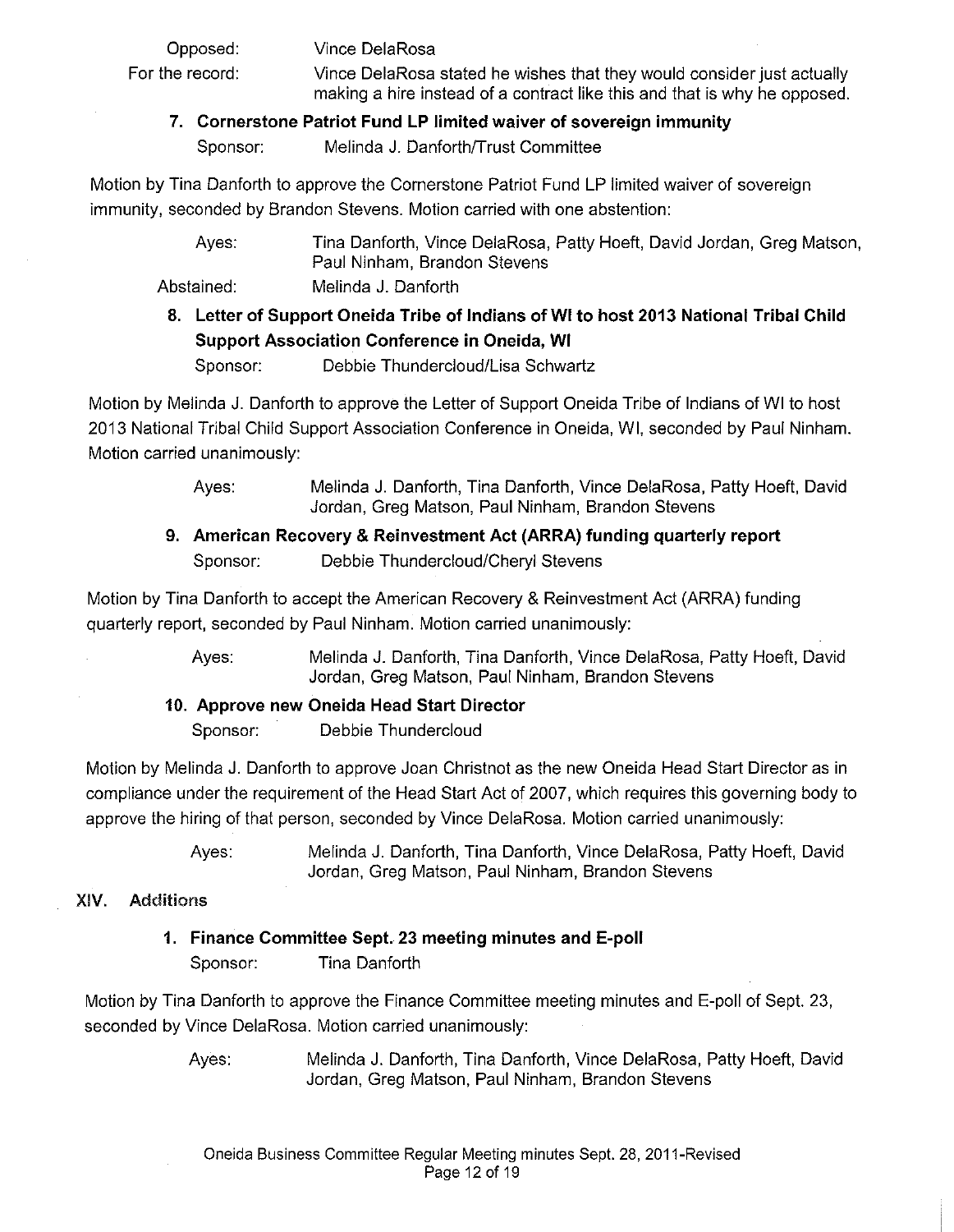## **2. Travel Request from CFO to Boston, Oct. 19**

Sponsor: Larry Barton

Motion by Tina Danforth to approve the travel request from the CFO to Boston, Oct. 19, seconded by Greg Matson. Motion carried unanimously:

> Ayes: Melinda J. Danforth, Tina Danforth, Vince DelaRosa, Patty Hoeft, David Jordan, Greg Matson, Paul Ninham, Brandon Stevens

**3. Letter of support for the Menominee Tribe**  Sponsor: Ed Delgado

Motion by Melinda J. Danforth to delete this item from the agenda, seconded by Brandon Stevens. Motion carried with two abstentions:

Ayes: Abstained: Melinda J. Danforth, Tina Danforth, Vince DelaRosa, Patty Hoeft, Ninham, Brandon Stevens David Jordan, Greg Matson

**4. Appointments to the Anna John Nursing home, Carol Elm, Carol Silva and Dorothy Skenandore** 

Sponsor: Ed Delgado

Motion by Patty Hoeft to approve the recommendation to appointment Carol Elm, Carol Silva and Dorothy Skenandore to the Anna John Nursing home, seconded by Vince DelaRosa. Motion carried unanimously:

> Ayes: Melinda J. Danforth, Tina Danforth, Vince DelaRosa, Patty Hoeft, David Jordan, Greg Matson, Paul Ninham, Brandon Stevens

**5. Wells Fargo Merchant Agreement amendment and limited waiver of sovereign immunity (moved from Executive Session)** 

Sponsor: Larry Barton

Motion by Tina Danforth to approve Wells Fargo Merchant Agreement and limited waiver of sovereign immunity, seconded by Brandon Stevens. Motion carried unanimously:

> Ayes: Melinda J. Danforth, Tina Danforth, Vince DelaRosa, Patty Hoeft, David Jordan, Greg Matson, Paul Ninham, Brandon Stevens

XV. Action in open session on items from Executive Session Discussion meeting of Sept. 27, 2011

## **A. Executive Managers reports**

**1. New York land claims settlement negotiations update**  Sponsor: Bill Gollnick

Motion by Melinda J. Danforth to accept the update, seconded by Vince DelaRosa. Motion carried unanimously: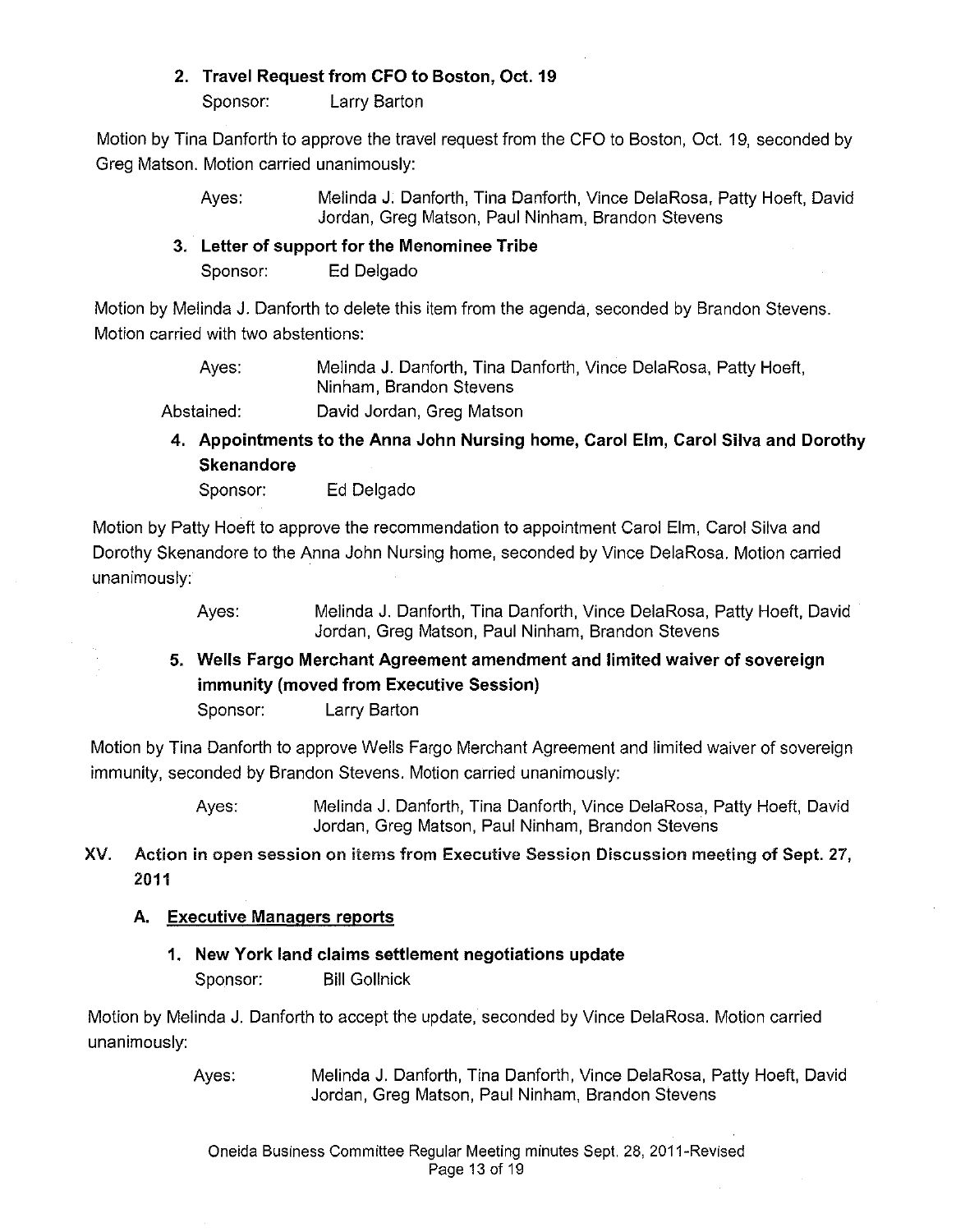## **2. Gaming General Manager bi-monthly report**

Sponsor: Louise Cornelius

Motion by Tina Danforth to accept the Gaming General Manager bi-monthly report, seconded by David Jordan. Motion carried unanimously:

> Ayes: Melinda J. Danforth, Tina Danforth, Vince DelaRosa, Patty Hoeft, David Jordan, Greg Matson, Paul Ninham, Brandon Stevens

#### **a. Gaming Expansion proposal**

Motion by Tina Danforth to approve the request to present a gaming expansion proposal to GTC at the Nov. 28 FY2012 budget meeting and a GTC information meeting Oct. 18, seconded by Paul Ninham. Motion carried unanimously:

> Ayes: Melinda J. Danforth, Tina Danforth, Vince DelaRosa, Patty Hoeft, David Jordan, Greg Matson, Paul Ninham, Brandon Stevens

#### **b. Closure of E & EE gaming site**

Motion by Tina Danforth to approve the closure of E & EE gaming site, seconded by Patty Hoeft. Motion carried with one opposition and one abstention:

Ayes: Opposed: Abstained: Melinda J. Danforth, Tina Danforth, Vince DelaRosa, Patty Hoeft, Paul Ninham, Brandon Stevens Greg Matson David Jordan **c. Gaming Expansion proposal** 

Motion by Patty Hoeft to defer the action on the Oneida Nation gate at Lambeau field to the Oct. 12 BC meeting to get a report from the joint-marketing team on how they want to proceed, seconded by David Jordan. Motion carried unanimously:

> Ayes: Melinda J. Danforth, Tina Danforth, Vince DelaRosa, Patty Hoeft, David Jordan, Greg Matson, Paul Ninham, Brandon Stevens

## **3. Chief Counsel report**

## **a. Concealed weapon law**

Motion by Melinda J. Danforth to forward the concealed weapon law to the Legislative Operating Committee and that a final recommendation be brought back to the Business Committee at the Oct. 26, 2011 BC meeting, noting that the law goes into effect Nov. 1, 2011, seconded by Vince DelaRosa. Motion carried unanimously:

> Ayes: Melinda J. Danforth, Tina Danforth, Vince DelaRosa, Patty Hoeft, David Jordan, Greg Matson, Paul Ninham, Brandon Stevens

## **b. Wisconsin State bill AB95 regarding liquor license permit at Thornberry Creek**

Motion by Patty Hoeft to accept the update on the Wisconsin State Bill AB95, seconded by Vince DelaRosa. Motion carried unanimously: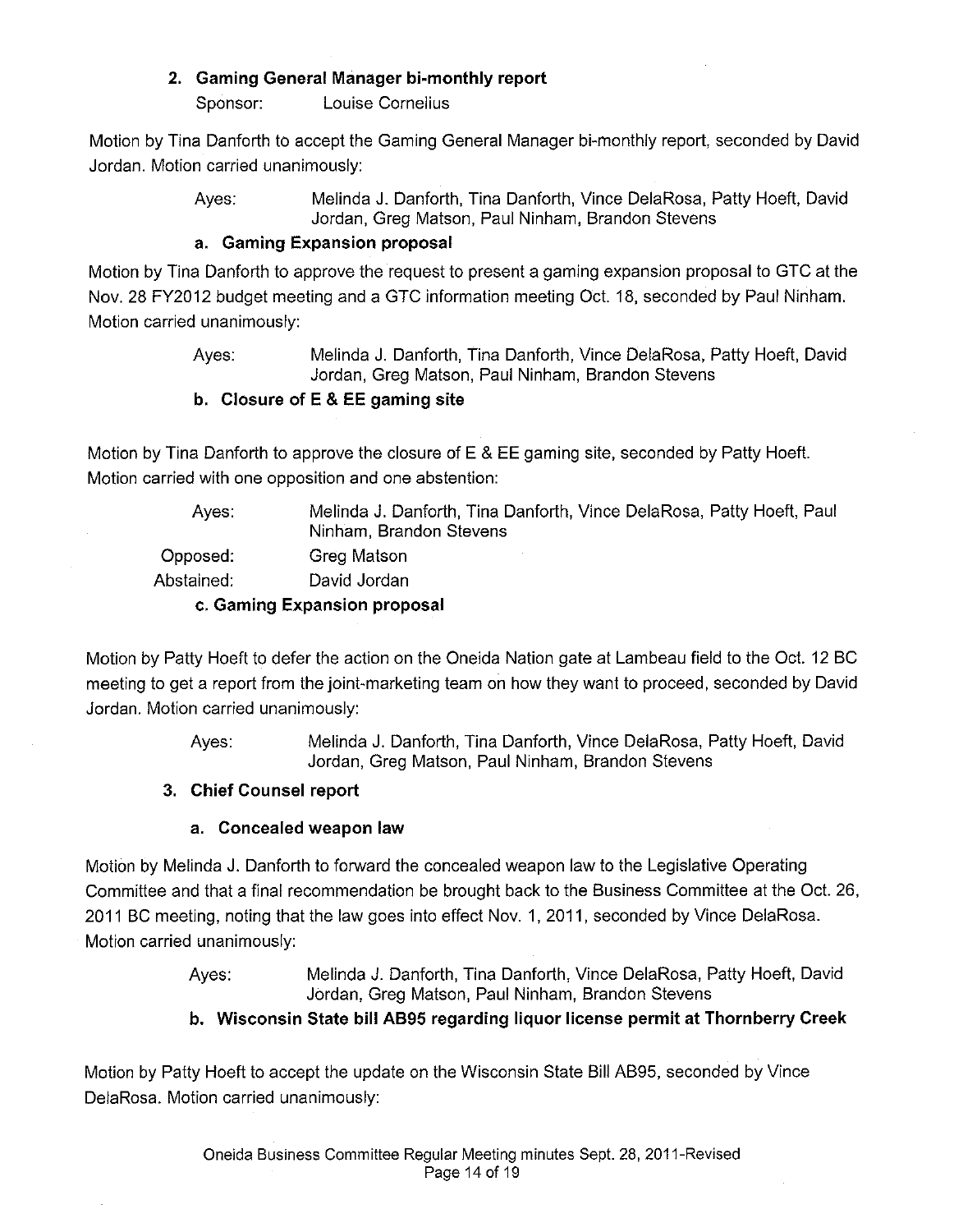#### **B. Audit Committee**

## **1. Regular Audit Committee June 30 meeting minutes**

Motion by Patty Hoeft to accept the regular Audit Committee June 30 meeting minutes, seconded by Melinda J. Danforth. Motion carried unanimously:

> Ayes: Melinda J. Danforth, Tina Danforth, Vince DelaRosa, Patty Hoeft, David Jordan, Greg Matson, Paul Ninham, Brandon Stevens

## **2. Approve and lift the confidentiality requirement from each of the audit reports listed below:**

## **a. May Internal Audit report**

Motion by Patty Hoeft to accept the May internal audit report with attachment A, seconded by Tina Danforth. Motion carried unanimously:

> Ayes: Melinda J. Danforth, Tina Danforth, Vince DelaRosa, Patty Hoeft, David Jordan, Greg Matson, Paul Ninham, Brandon Stevens

## **b. Bingo Compliance**

Motion by Brandon Stevens to lift the confidentiality and to approve the Bingo Compliance Audit, seconded by Paul Ninham. Motion carried unanimously:

> Ayes: Melinda J. Danforth, Tina Danforth, Vince DelaRosa, Patty Hoeft, David Jordan, Greg Matson, Paul Ninham, Brandon Stevens

## **c. Land Management Leasing supplement audit**

Motion by Melinda J. Danforth to approve the Land Management Leasing supplement audit and lift the confidentiality requirement, seconded by Tina Danforth. Motion carried unanimously:

> Ayes: Melinda J. Danforth, Tina Danforth, Vince DelaRosa, Patty Hoeft, David Jordan, Greg Matson, Paul Ninham, Brandon Stevens

Motion by Melinda J. Danforth to direct the Chairman to send a letter to the Land Commission requesting their compliance with the Audit recommendation to develop SOP's relating to the establishing of lease rates and that the SOP be completed by Dec.1, 2011, seconded by Vince DelaRosa. Motion carried with one abstention:

> Ayes: Melinda J. Danforth, Tina Danforth, Vince DelaRosa, Patty Hoeft, David Jordan, Greg Matson, Paul Ninham

Abstained: Brandon Stevens

## **d. Gaming Commission Follow-up**

Motion by Brandon Stevens to lift the confidentiality and approve the Gaming Commission Follow-up Audit, seconded by Paul Ninham. Motion carried unanimously: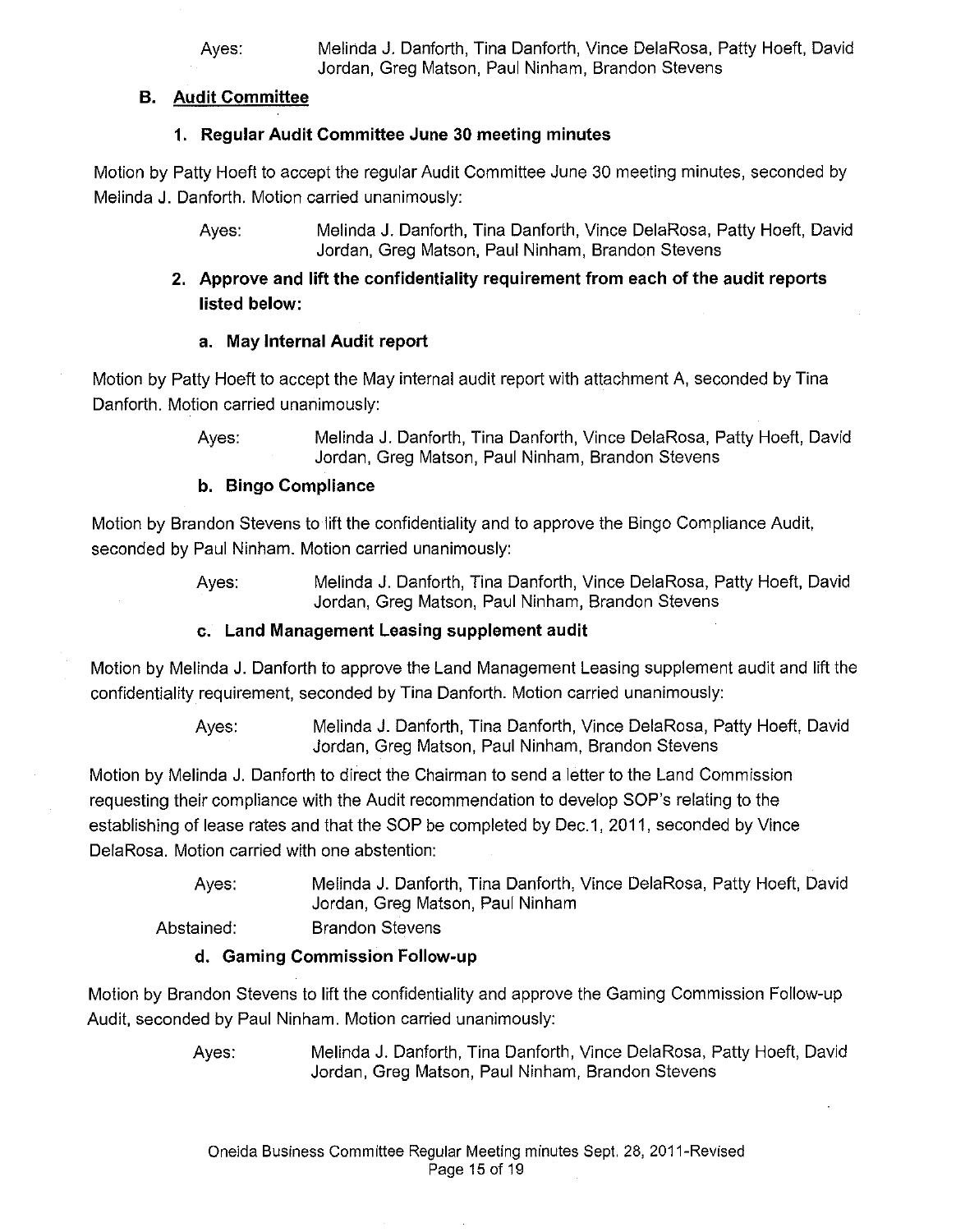#### **e. June Internal Audit report**

Motion by Patty Hoeft to accept the June Internal Audit report with attachment A, seconded by Melinda J. Danforth. Motion carried unanimously:

> Ayes: Melinda **J.** Danforth, Tina Danforth, Vince DelaRosa, Patty Hoeft, David Jordan, Greg Matson, Paul Ninham, Brandon Stevens

#### **f. Oakridge Plaza Leasing**

Motion by Brandon Stevens to lift the confidentiality and approve the Oakridge Plaza Leasing Audit, seconded by Paul Ninham. Motion carried unanimously:

> Ayes: Melinda J. Danforth, Tina Danforth, Vince DelaRosa, Patty Hoeft, David Jordan, Greg Matson, Paul Ninham, Brandon Stevens

#### **g. Gaming Contracts Fiscal Year 2010**

Motion by Brandon Stevens to lift the confidentiality and approve the Gaming Contracts Fiscal Year 2010 Audit, seconded by Greg Matson. Motion carried unanimously:

> Ayes: Melinda J. Danforth, Tina Danforth, Vince DelaRosa, Patty Hoeft, David Jordan, Greg Matson, Paul Ninham, Brandon Stevens

## **C. Follow-ups/BC directives**

**1. Renewal or posting General Manager, Gaming General Manager, Chief of Staff employee contracts/positions** 

Sponsor: Melinda **J.** Danforth Excerpt from Sept. 14: Motion by Patty Hoeft to defer this item to the Sept. 28 agenda to give the Chairman time to carry out any negotiations that are necessary, seconded by David Jordan.

Motion by Tina Danforth to approve the resolution Rescinding Resolution #BC-8-2-00-B, seconded by Vince DelaRosa. Motion carried with three abstentions:

Ayes: Abstained: Tina Danforth, Vince DelaRosa, Patty Hoeft, David Jordan, Paul Ninham, Greg Matson, Brandon Stevens, Melinda **J.** Danforth

Motion by Tina Danforth to approve the resolution Interim Removal of the position of General Manager and Permanent Removal of the position of Assistant General Manager, seconded by Vince DelaRosa. Motion carried with one abstention:

> Ayes: Melinda J. Danforth, Tina Danforth, Vince DelaRosa, Patty Hoeft, David Jordan, Greg Matson, Paul Ninham

Abstained: Brandon Stevens

Motion by Patty Hoeft that the effective date for the Assistant General Manager position concurrent with the expiration of the General Manager's contract, seconded by Tina Danforth. Motion carried with one abstention:

| Aves:      | Melinda J. Danforth, Tina Danforth, Vince DelaRosa, Patty Hoeft, David |
|------------|------------------------------------------------------------------------|
|            | Jordan, Greg Matson, Paul Ninham                                       |
| Abstained: | <b>Brandon Stevens</b>                                                 |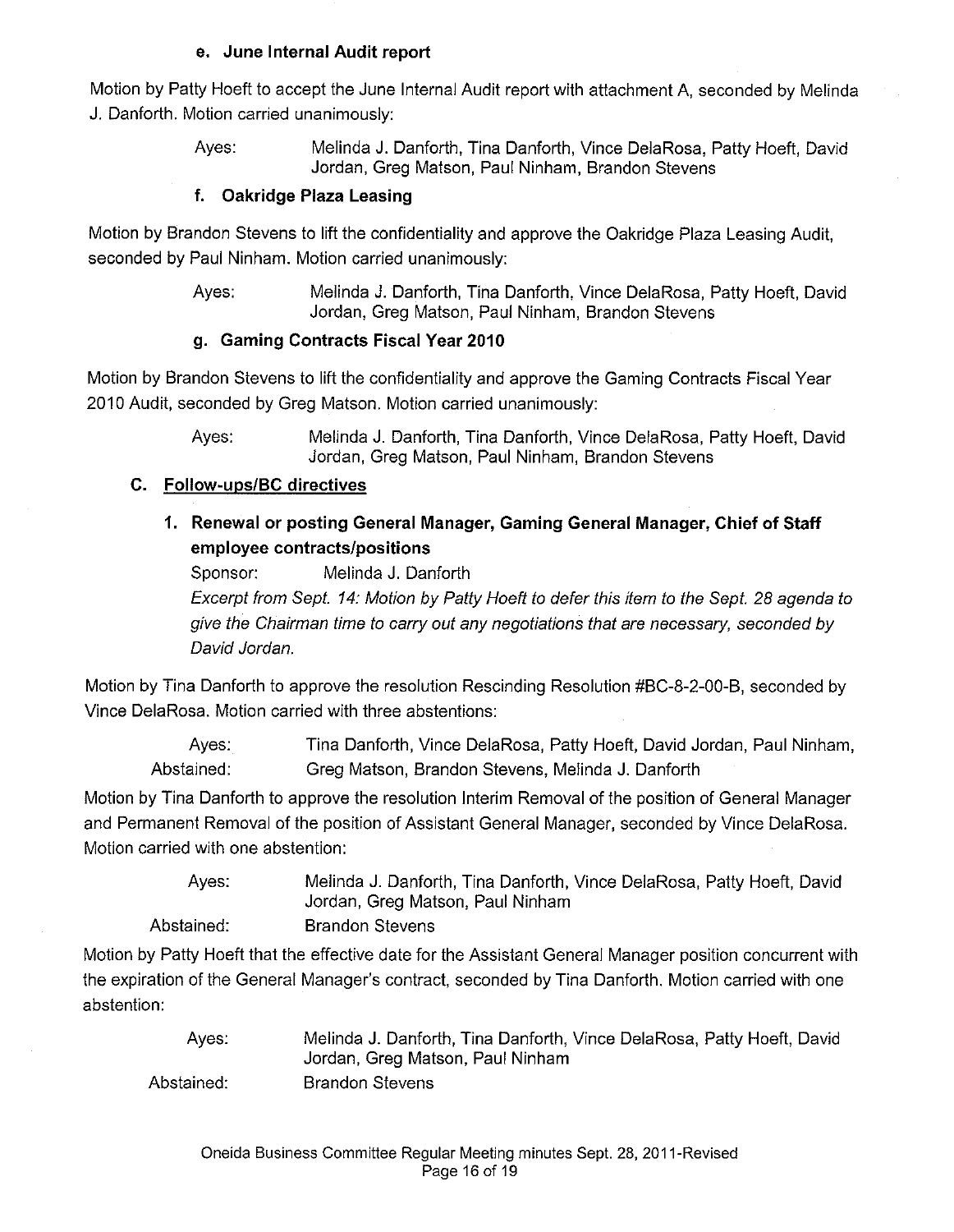Motion by Melinda J. Danforth to approve the six-month extension to the Gaming General Manager contract, seconded by Patty Hoeft. Motion carried unanimously:

> Ayes: Melinda J. Danforth, Tina Danforth, Vince DelaRosa, Patty Hoeft, David Jordan, Greg Matson, Paul Ninham, Brandon Stevens

Motion by Patty Hoeft to extend the Chief of Staff contract for 30 days, seconded Melinda J. Danforth. Motion carried with three abstentions and one opposition:

| Aves:           | Melinda J. Danforth, Vince DelaRosa, Patty Hoeft, David Jordan,                                                                 |
|-----------------|---------------------------------------------------------------------------------------------------------------------------------|
| Abstained:      | Tina Danforth, Greg Matson, Brandon Stevens                                                                                     |
| Opposed:        | Paul Ninham                                                                                                                     |
| For the record: | Paul Ninham stated for the record that he thinks we need more than 30<br>days and that is the reason he is opposing the action. |

#### **D. New Business/Requests**

**1. Tenuta & Associates state lobbyist contract Oct. 1, 2011 to Sept. 30,2012**  Sponsor: Bill Gollnick

Motion by Melinda J. Danforth to approve Tenuta & Associates state lobbyist contract Oct. 1, 2011 to Sept. 30, 2012, seconded by Vince DelaRosa. Motion carried unanimously:

> Ayes: Melinda J. Danforth, Tina Danforth, Vince DelaRosa, Patty Hoeft, David Jordan, Greg Matson, Paul Ninham, Brandon Stevens

#### **2. Federal lobbyist status**

Sponsor: Bill Gollnick

Motion by Melinda J. Danforth to accept the proposed concepts surrounding the revamp of the Federal lobbyist and request that the Legislative Affairs Director bring back a final proposal at the Oct. 26, 2011 BC meeting, seconded by Brandon Stevens. Motion carried unanimously:

> Ayes: Melinda J. Danforth, Tina Danforth, Vince DelaRosa, Patty Hoeft, David Jordan, Greg Matson, Paul Ninham, Brandon Stevens

## **New credit facility (Back up information will be provided at meeting)**  Sponsor: Larry Barton

Motion by Tina Danforth to approve the CFO update on a new credit facility, seconded by Vince DelaRosa. Motion carried unanimously:

> Ayes: Melinda J. Danforth, Tina Danforth, Vince DelaRosa, Patty Hoeft, David Jordan, Greg Matson, Paul Ninham, Brandon Stevens

**3. Oneida Personnel Commission attorney contract for Gerald L. Hiii-Esq. Oct. 1, 2011 to Sept. 30, 2012** 

Sponsor: Bill Gollnick/Sue Daniels

Motion by Melinda J. Danforth to approve Oneida Personnel Commission attorney contract for Gerald L. Hiii-Esq. Oct. 1, 2011 to Sept. 30, 2012, seconded by Brandon Stevens. Motion carried unanimously: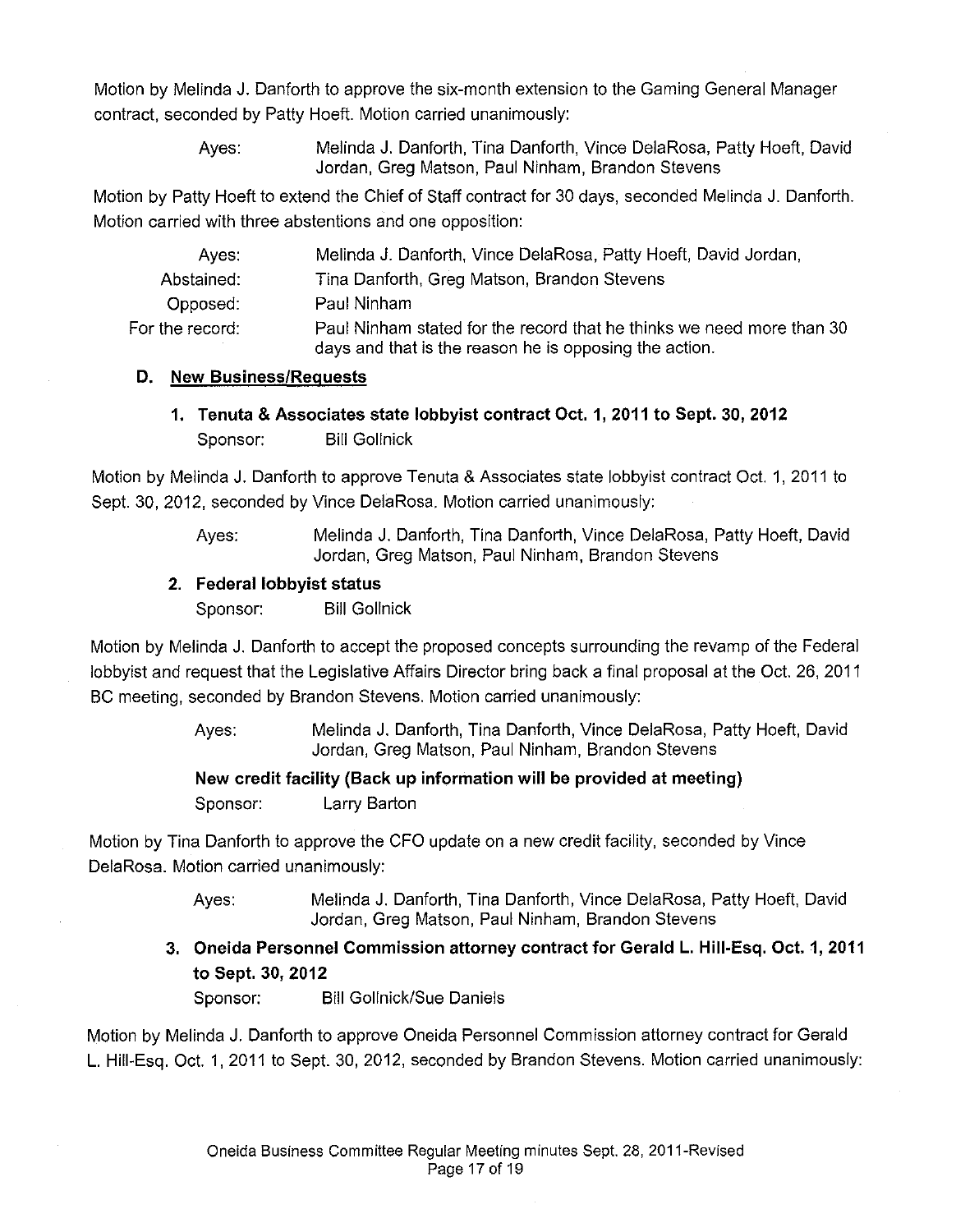Ayes:

Melinda J. Danforth, Vince DelaRosa, Patty Hoeft, David Jordan, Greg Matson, Paul Ninham, Brandon Stevens Tina Danforth

Excused:

#### **4. Oneida Health Center Medical Director contract status**

Sponsor: Debbie Thundercloud

Motion by Brandon Stevens to approve Oneida Health Center Medical Director contract status, seconded by Paul Ninham. Motion carried unanimously:

> Ayes: Melinda J. Danforth, Vince DelaRosa, Patty Hoeft, David Jordan, Greg Matson, Paul Ninham, Brandon Stevens

Excused: Tina Danforth

## **5. Targeted land acquisition recommendation**

Sponsor: Ed Delgado/Amelia Cornelius

Motion by Melinda J. Danforth to approve the land purchase with the allocation dollars coming from the land acquisition budget of FY2012, as recommended by the Land Commission, seconded by Patty Hoeft. Motion carried unanimously:

> Ayes: Melinda J. Danforth, Vince DelaRosa, Patty Hoeft, David Jordan, Greg Matson, Paul Ninham, Brandon Stevens

Excused: Tina Danforth

## **E. Oneida Corporate Board Financial Quarterly Reports**

**1. Oneida Airport Hotel Corporation** 3'" **Quarter Financials**  Sponsor: Lance Broberg

Motion by David Jordan to accept the Oneida Airport Hotel Corporation 3<sup>rd</sup> Quarter Financials report, seconded by Brandon Stevens. Motion carried unanimously:

> Ayes: Melinda J. Danforth, Vince DelaRosa, Patty Hoeft, David Jordan, Greg Matson, Paul Ninham, Brandon Stevens

Excused: Tina Danforth

**2. Oneida Golf Enterprise** 3'" **Quarter Financials**  Sponsor: Lance Brober

Motion by David Jordan to accept the Oneida Golf Enterprise 3<sup>rd</sup> Quarter Financials report, seconded by Melinda J. Danforth. Motion carried unanimously:

> Ayes: Melinda J. Danforth, Vince DelaRosa, Patty Hoeft, David Jordan, Greg Matson, Paul Ninham, Brandon Stevens

Excused: Tina Danforth

**3. Oneida Seven Generations** 3'" **Quarter Financials**  Sponsor: William Cornelius/Kevin Cornelius